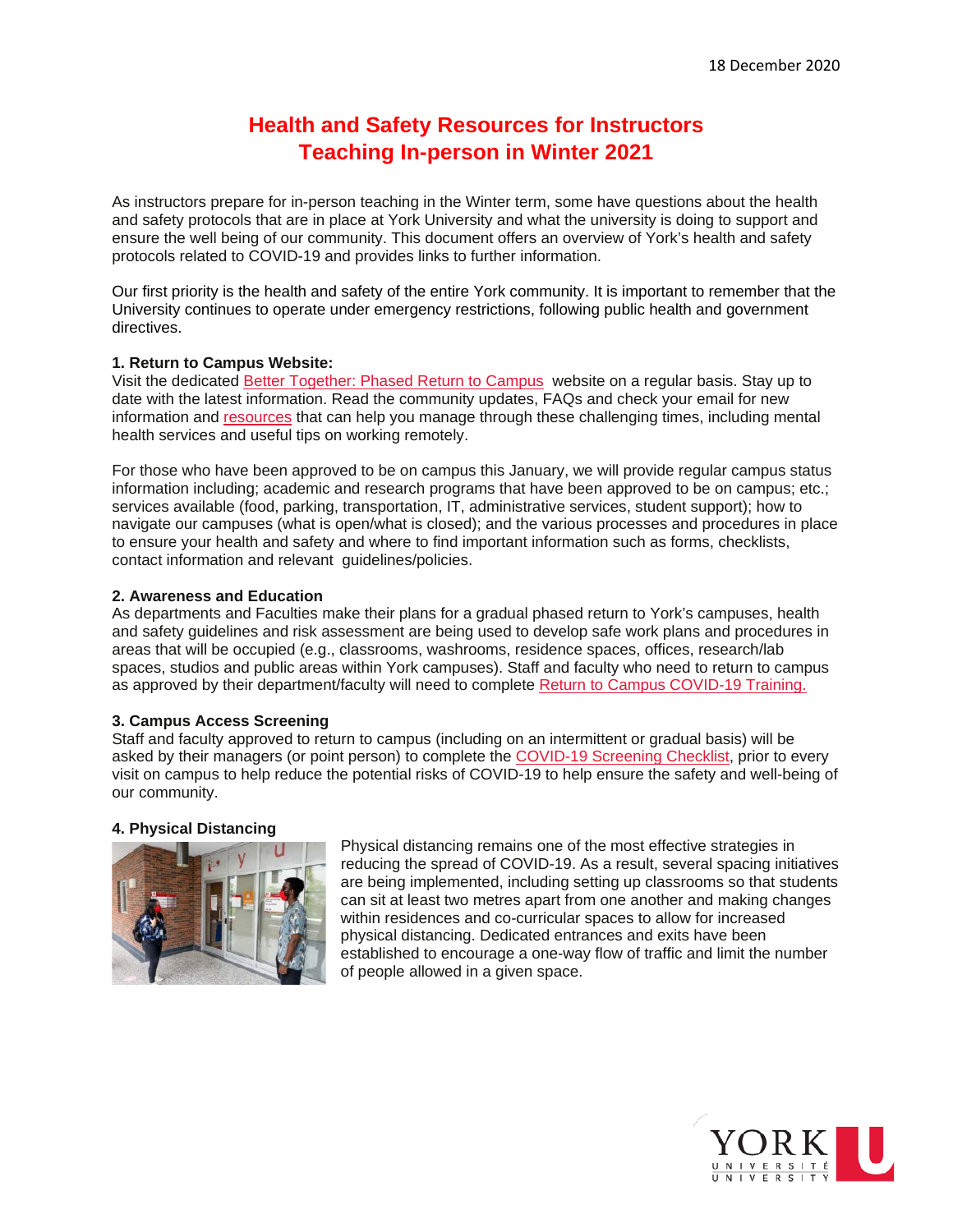## **5. Plexiglass Barriers**



## **6. Signage**



# **7. Sanitizing Stations**



everyone to practise physical distancing, ensure proper hand hygiene and other appropriate safety measures. There are also signs indicating maximum occupancy limits in meeting rooms and elevators, and signs that direct the flow of foot traffic.

New signage is being placed across York campuses to encourage and remind

York is conducting assessments across campuses to ensure that adequate physical distancing measures are in place. In high traffic areas where

maintaining a two-metre distance from others may not always be possible, or

may be challenging, the University is installing appropriate protective

measures such as plexiglass barriers.

Proper handwashing helps prevent the transfer of the COVID-19 virus from surface to surface, and from contaminated surfaces or materials to the hands and subsequently to other parts of the body – particularly the eyes, nose, and mouth. In addition, the University is installing 9 new high-density foot pedal hand sanitizer stations. Each dispenser will be installed at an accessible height in high-traffic locations across our campuses so that everyone can easily sanitize their hands where handwashing is not possible.

## **8. Increased Cleaning and Disinfecting**



Libraries and classrooms that are open will be cleaned daily, Monday to Friday. Common touched surfaces such as elevator buttons and main building entrance doors handles will be disinfected twice a day. Residences will also receive increased levels of cleaning and sanitizing.

# **9. Personal Protective Equipment (PPE)**

All employees working on campus are required to follow existing PPE requirements as part of their regular job duties. Any additional PPE (e.g., gloves, surgical masks) requirements due to COVID-19 are established by area-specific risk assessments. Employees conducting assigned work where a risk assessment determines that additional personal protective equipment may be required will be provided with the appropriate PPE.

#### **10. Mask and Face Coverings**



In addition to hand hygiene and physical distancing, experts at the World Health Organization, Health Canada and Public Health Ontario recommend wearing non-medical masks and face coverings to help reduce the spread of the virus to others.

*The wearing of masks and face coverings is mandatory in all indoor spaces at York University.* Exemptions may apply. Refer to York University's Mask or Face Covering Protocol and for further details to Mask or Face Coverings – FAQs.

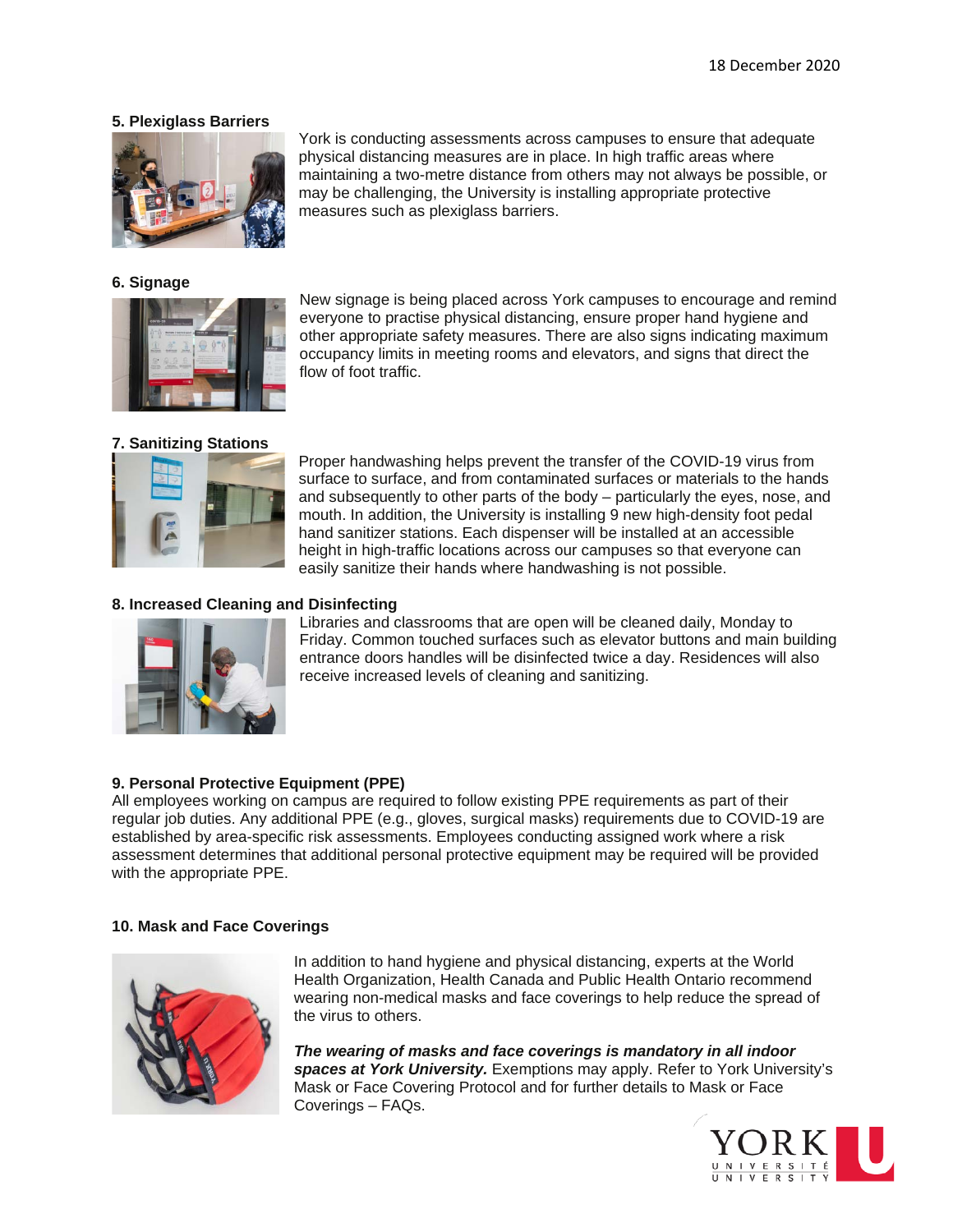All required service employees and students expected to have classes on campus will be supplied with two three-layer washable York branded face coverings free of charge when returning to campus. Face coverings are **not** considered PPE. Refer to Face Covering Information Sheet for information related to use and maintenance of them.

#### **Resources**

Key tools and resources for instructors who will be teaching in person on York campuses include:

- [York University Better Together Website](https://yubettertogether.info.yorku.ca/2020/07/community-update-3-york-makes-the-wearing-of-non-medical-mouth-and-nose-coverings-mandatory-on-campus/) This website provides the York University community with updates, information and many resources related to our phased return to university campuses. Information about programming, research, and health & safety resources can be found and this information is updated regularly.
- [COVID-19 Protocol for Self Disclosure, Screening and Incident Management](https://yulink-new.yorku.ca/documents/20182/12787045/COVID-19+Self+disclosure+screening+and+incident+mgmt/1962346f-adf9-4f35-b6d8-b27a91f8d98a)

This protocol provides information and guidance to students, staff, faculty and managers overseeing areas/teams with respect to self-disclosure of COVID-19, screening practices and incident management processes. Prior to returning to campus, students, faculty and staff will be sent information on the screening protocol, and the screening checklist is available at [https://yubettertogether.info.yorku.ca/appendix-a/.](https://yubettertogether.info.yorku.ca/appendix-a/) It is expected that students, faculty and staff do not attend campus without first self-screening. Additionally, this protocol provides guidance on how to handle disclosures of COVID-19.

**[Mask and Face Coverings Mandatory on York Campuses](https://yubettertogether.info.yorku.ca/2020/10/community-update-16-please-wear-your-mask-or-face-covering/)** 

#### **FAQs**

#### *Are instructors responsible for enforcing public health guidelines and York protocols?*  No, instructors are not responsible for conducting health screening or enforcing health and safety protocols.

#### *What if there are students in my class who do not wear masks?*

There are people who cannot wear masks for medical reasons. Instructors are not responsible for enforcing the wearing of face coverings and should not inquire about the personal health information of any York community member. Refer to Mask [or Face Coverings](https://yubettertogether.info.yorku.ca/files/2020/10/Mask-Face-Coverings-FAQs-English.pdf?x43332) - FAQs for more details.

#### *What do I do if a student discloses that they are ill?*

Please refer to COVID-19 Protocol for Self Disclosure, Screening and Incident Management on how to handle disclosures.

#### *Am I responsible for communicating Health and Safety information to students?*

No, instructors are not responsible for communicating health & safety information to students by email or in the classroom. If questions are received, students can be directed to the Better Together website. See below for additional information on student communications.

# *Am I responsible for communicating specific health and safety information to students in my lab?*

Yes, instructors are required to inform students about safety protocols within a specific lab.